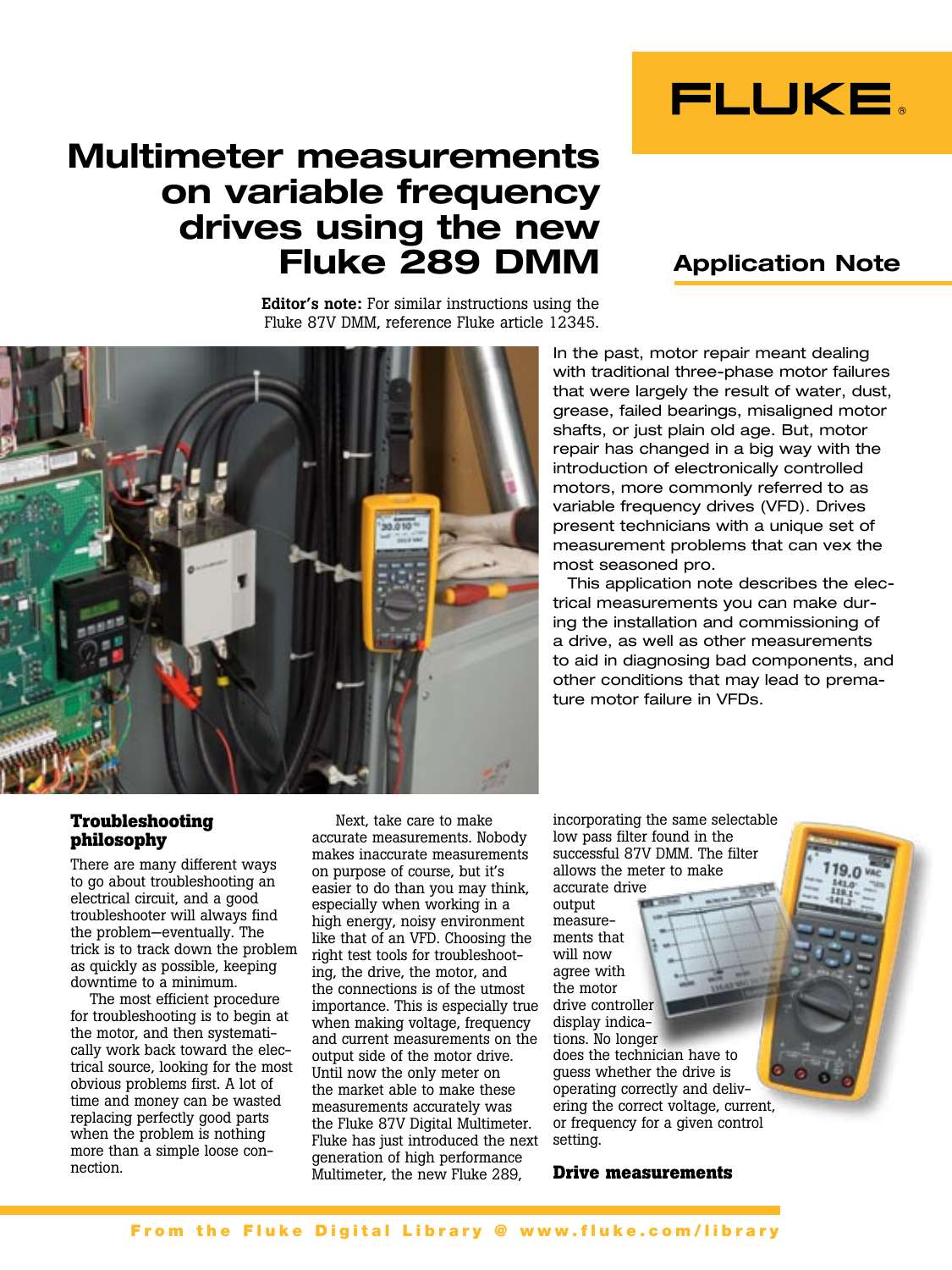# **FLUKE**

#### **Input side measurements**

You can use any good quality true rms multimeter to verify proper input power to the drive. The input voltage readings should be within 2 % of one another when measured phase to phase with no load. A significant unbalance may lead to erratic drive operation and should be corrected when discovered.

#### **Output side measurements**

Measurements on the output side of a pulse width modulated (pwm) motor drive have been difficult or impossible to make, especially accurate measurements, that would agree with the drive controller displayed values. The traditional true rms multimeter will not provide accurate answers. This is because the voltage applied to the motor terminals by the VFD is a pulse width modulated non-sinusoidal voltage.

 A true-rms DMM will give an accurate reading of the heating effect of the non-sinusoidal voltage applied to the motor, but will not agree with the motor controller's output voltage reading which is displaying the rms value of the fundamental component only (typically from 30 Hz to 60 Hz). The issues are bandwidth and shielding. Many of today's true rms digital multimeters have a wide bandwidth, sometimes out as far as 20 kHz or more, which allows the meter to respond not only to the fundamental component that the motor really responds to, but also to all of the high frequency components generated by the pwm drive.

In addition, if the dmm is not shielded for high frequency noise, this can also lead to poor measurement performance due to the high noise levels generated by the drive controller. Because of their higher bandwidth and shielding issues, many true rms meters will display readings as much as 20 to 30 % higher than the drive controller is indicating.



289 dual display showing frequency and voltage

Fluke's new 289 multimeter, with it's 1/4 VGA dot matrix display, has the ability to display multiple parameters at the same time and utilize the selectable low pass filter, giving the troubleshooter or engineer the ability make accurate voltage, current and frequency measurements on the output side of the drive either at the drive itself or at the motor terminals and also display the filtered output voltage and frequency (motor speed) simultaneously. With the filter selected, the 289 readings for both voltage and frequency (motor speed) should now agree with the associated drive control display indications if they are available. When measuring output current with a clamp accessory, the low pass filter allows for accurate current measurements and frequency measurements simultaneously when using the Hall-effect type clamps. All of these measurements are especially helpful when making measurements at the motor location when the drives displays are not in view.

### **Making safe measurements**

Before making any electrical measurements, be sure you understand how to make them safely. No test instrument is completely safe if used improperly, and you should be aware that many test instruments on the market are not appropriate for testing variable frequency drives. Also insure that the appropriate personal protective equipment (PPE) is used in accordance with the specific working environment and the measurements to be made. If at all possible, never work alone.

### **Safety ratings for electrical test equipment**

ANSI and the International Electrotechnical Commission (IEC) are the primary independent organizations that define safety standards for test equipment manufacturers. The IEC 61010 second edition standard for test equipment safety states two basic parameters, a voltage rating and a measurement category rating. The voltage rating is the maximum continuous working voltage the instrument is capable of measuring. The category ratings depict the measurement environment expected for a given category. Most three-phase VFD installations would be considered a CAT III measurement environment with power supplied from either 480V or 600V distribution systems. When using a digital multimeter for measurements on these high energy systems,

insure that the multimeter is rated at a minimum for CAT III 600V and preferably for CAT IV 600V/CAT III 1000V. The



category rating and voltage limit are typically found on the front panel of the multimeter right at the input terminals.

#### **The new Fluke 289 DMM is dual rated CAT IV 600V and CAT III 1000V.**

Refer to the ABC's of DMM Safety from Fluke for additional information on category ratings and making safe measurements.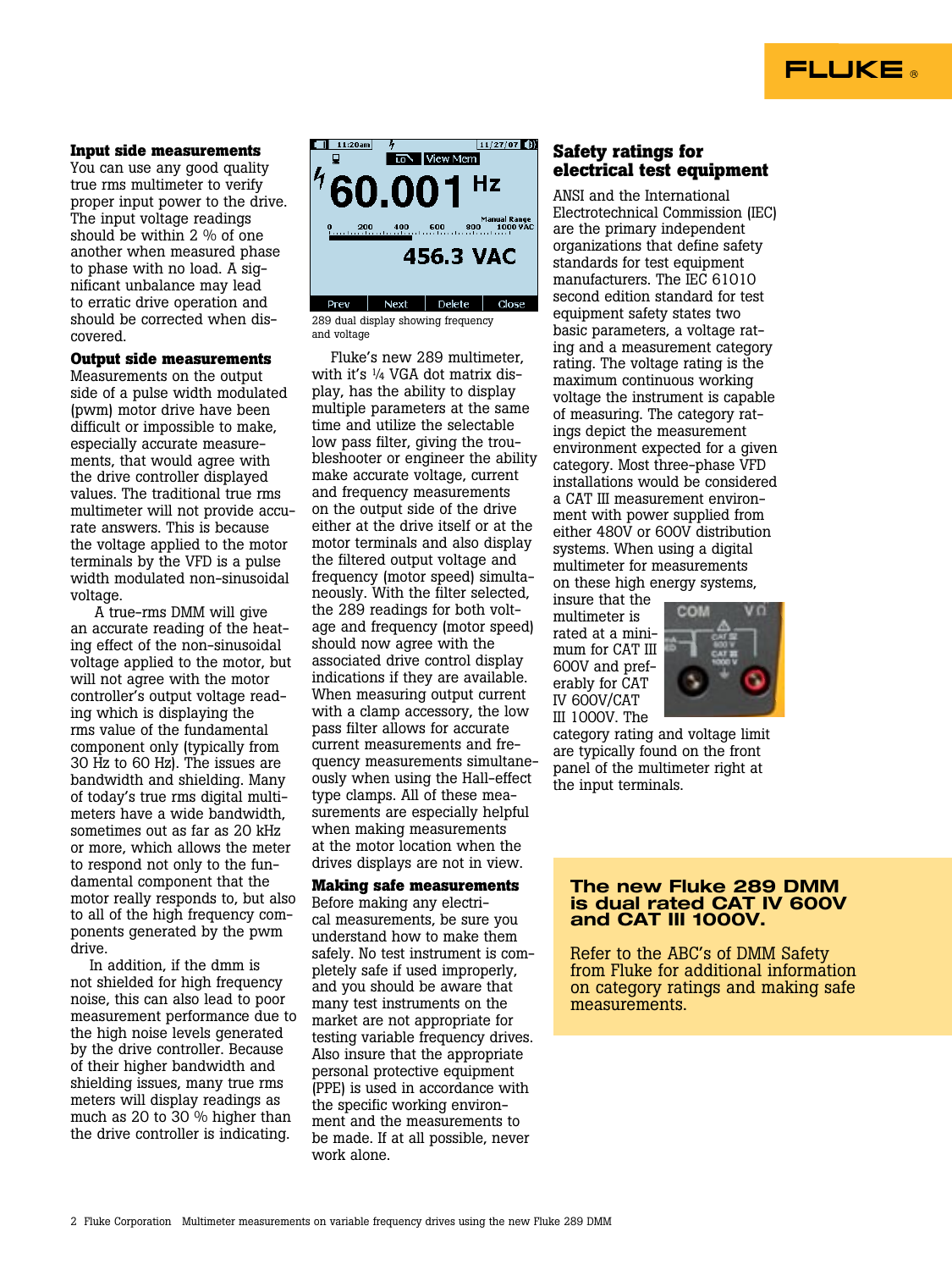

#### **Making the measurements**

Measurements for this procedure will be made on a 480 V three phase drive control at the control panel terminal strips using the new Fluke 289 digital multimeter. These procedures would also be valid for lower voltage 3 phase drives powered by either single or 3 phase supply voltages. For these tests the motor is running at 30 Hz.

#### **Input Voltage**

To measure the ac voltage supply to the input side of the drive at the drive:

- 1. Select the 289's ac voltage function.
- 2. Connect the black probe to one of the three phase input terminals. This will be the reference phase.
- 3. Connect the red probe to one of the other two phase input terminals and record the reading or save it to the 289's internal memory.
- 4. Leaving the black probe on the reference phase now move the red probe to the third phase input and record or save this reading to the 289's internal memory.
- 5. Check to make sure that there is no more than a 2 % difference between these two readings.

The new Fluke 289 also contains internal memory for saving specific individual measurements that can be recalled on screen or downloaded to reports generated by Fluke View Forms® software.

#### **Input Current**

Measuring the input current requires using a current clamp accessory. This is because it is not practical to "break the circuit" to make an in-line series current measurement. Regardless of the type of clamp used, check to insure that all readings are within 5 % of each other for proper balance.

#### **Transformer type clamp (Fluke models i200, i400, 80i-400, 80i-600A, i800)**

- 1. Connect the clamp to the 289's common and 400 mA input jacks.
- 2. Select the mA/A ac function.
- 3. Place the clamp around each of the input supply phase cables in succession, recording or saving to internal memory each of the readings as they are taken. Since these clamps output 1 milliamp per amp, the milliamp readings shown on the 289 display are the actual phase current reading in amps.

#### **Hall Effect type (AC/DC) clamp (i410, i-1010)**

- 1. Connect the clamp to the 289's common and V/ $\Omega$  input jacks.
- 2. Select the 289's mVac voltage function for current measurements up to 500 amps.
- 3. Since the lowest range on the 289 is 50.000 mVac push the range button once to place the meter in the 500.00 mVac range if the drive current will exceed 50 amps for the measurement.
- 4. Place the clamp around each of the input supply phase cables in succession, recording each of the readings as they are taken or again save to the 289's internal memory. Since these clamps output 1 millivolt per amp, the millivolt readings shown on the 289 display are the actual phase current reading in amps.

289 with i1010 AC/DC Clamp accessory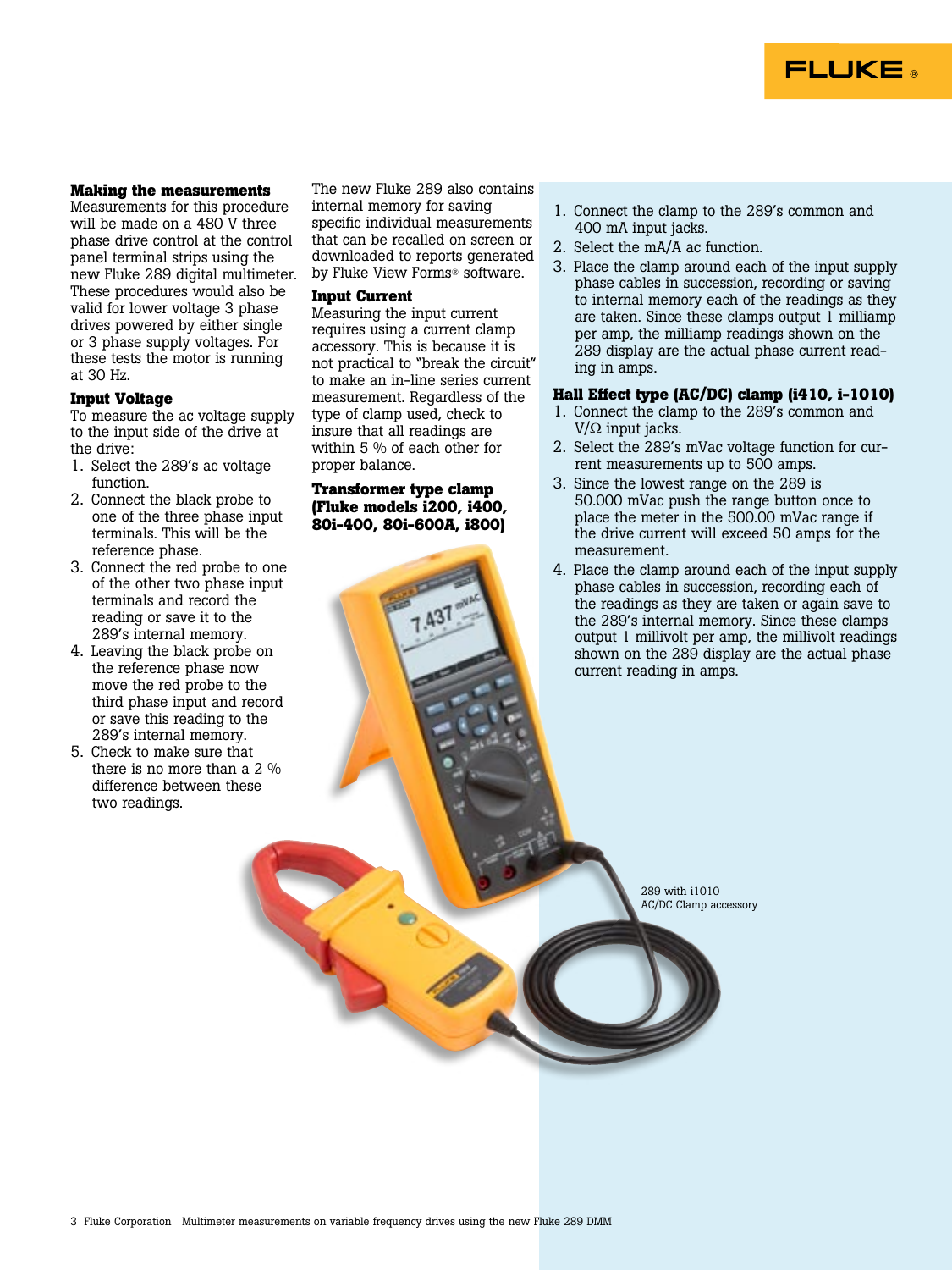







#### **Output voltage and motor speed (Output frequency using voltage as a reference)**

An important new feature on the 289 multimeter is its' ability to simultaneously display both the filtered output voltage and frequency (motor speed) at the same time without having to push additional buttons or change functions.

To measure the ac output voltage and motor speed, either at the drive or at the motor disconnect:

- 1. Plug the black test lead into the common jack and the red test lead into the  $V/\Omega$  jack.
- 2. Select the 289's ac voltage function.
- 3. Select MENU then (LPF+Hz) to enable the low pass filter and the Hz function.



- 4. Connect the black probe to one of the three phase output voltage or motor terminals. This will be the reference phase.
- 5. Connect the red probe to one of the other two phase output voltage or motor terminals and record the reading or save to the 289's internal memory.
- 6. Leaving the black probe on the reference phase now move the red probe to the third phase output voltage or motor terminal and record or save this reading.
- 7. Check to make sure that there is no more than a 2 % difference between these two readings. These readings should also agree within these limits with the controller display panel if available.
- 8. If the low pass filter is not enabled the output voltage readings may be between 10-30 % higher than what is expected and the frequency readings will be inaccurate and unstable.



without the low pass filter (incorrect readings)



Output voltage and frequency (motor speed) using the low pass filter (correct readings)